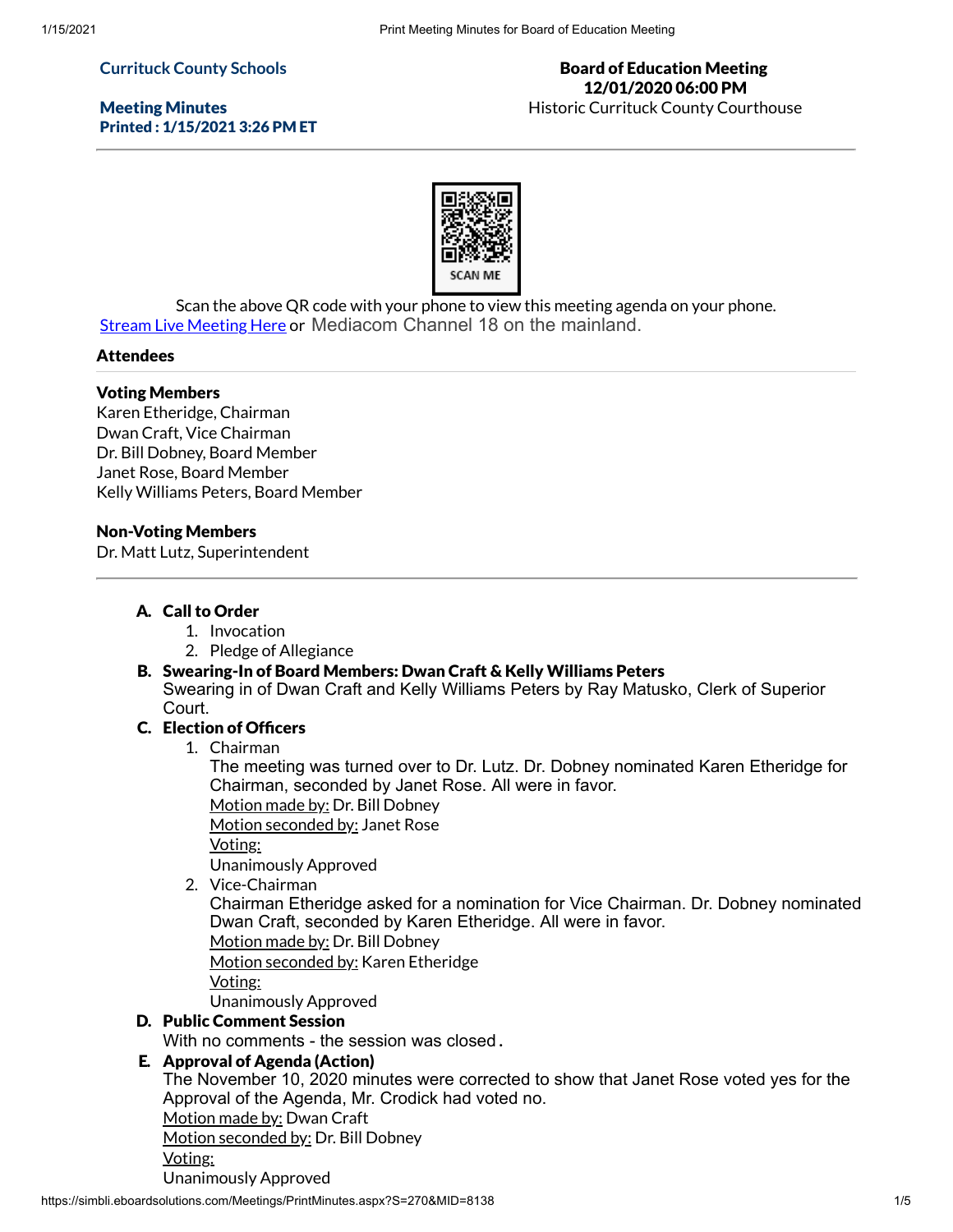#### F. Budget Amendments (Action)

Larissa York, Finance Officer, presented Budget Amendments #2 and explained the increase of \$1.5 million to the \$49 million budget. The new format has a page that details the increases and decreases. She explained how it was easier to see the money transferring between the purpose codes/funds.

Mrs. York reviewed the revenues from state and federal grants and local incomes along with explanations. She also explained decreases which included funding charter schools and increases such as the Cares Act funds. These funds also have restrictions on where it can be used; however, the district does have the ability to move some funds. Dr. Dobney asked about moving funds and the process. Mrs. York explained that moving is requested from the Director and/or Superintendent. The Board liked the format of the amendments.

Motion made by: Janet Rose Motion seconded by: Dwan Craft Voting: Unanimously Approved

## G. Accreditation Update

Chairman Etheridge stated that the district accreditation had been a hot topic. Renee Dowdy, Asst. Superintendent, presented an outline for the process which contains three phases and can take up to two years for completion. The State of NC also offers a program for accreditation for high schools only.

The Board and Administration will need to review the district's strategic plan. Having an interim principal and Covid issues will affect the accreditation process at CCHS. The decision will need to be made to start with possibly the high school and then decide if the district wants to pursue accreditation for the entire district. Mrs. Dowdy explained that all community stakeholders must be involved and it will take some time - hopefully the fall of 2021 would be a starting point. Dr. Lutz said action to start the process will be brought before the Board at the January meeting with the accreditation starting with the high schools.

The Board discussed the cost of accreditation which can range from \$13,000 annually for Cognia versus a one-time fee of \$10,000 for the state's accreditation program. Dwan Craft asked if there was a renewal cycle. Mrs. Dowdy replied yes, the renewal cycles are part of the process. The Board discussed the accreditation JP Knapp had gone through. Janet Rose said staff must be on board.

## H. 3rd & 4th Quarter Update (Action)

Dr. Lutz said the current plan was to reconvene the Board on January 7, 2021 and plan for a soft start for the district's high schools. This is a moving target due to Covid. Due to the state mandate, the high schools would still be under Plan B which is 50% capacity. This will cause transportation difficulties since only 24 students will be allowed on a single bus.

Dr. Lutz expects an increase in the transportation cost due to double bus runs and the need for additional drivers. For planning purposes, Chairman Etheridge said it was imperative for parents to take the survey selecting in-person or virtual instruction. Janet Rose asked that the closing date for the survey be extended to give enough time for parents to make the decision. Mrs. Rose suggested as far as building capacities - possibly freshman and seniors could be brought in first.

Kelly Williams-Peters asked for clarification on the two district surveys. It was explained one was for those needing transportation and the other for those who wanted virtual instruction for the second semester. Mrs. Dowdy said the surveys and forms will be the same for the high school. Mrs. Rose asked about traffic concerns on the campuses. Dr. Lutz said traffic is moving a lot faster and he thanked the Sheriff Dept. for assisting. Mrs. Rose asked about the communication process for winter weather. Dr. Lutz said the Transportation Dept. will monitor weather concerns and continue to use spotters to assist.

The Board were all in favor for Plan A & B for the second semester.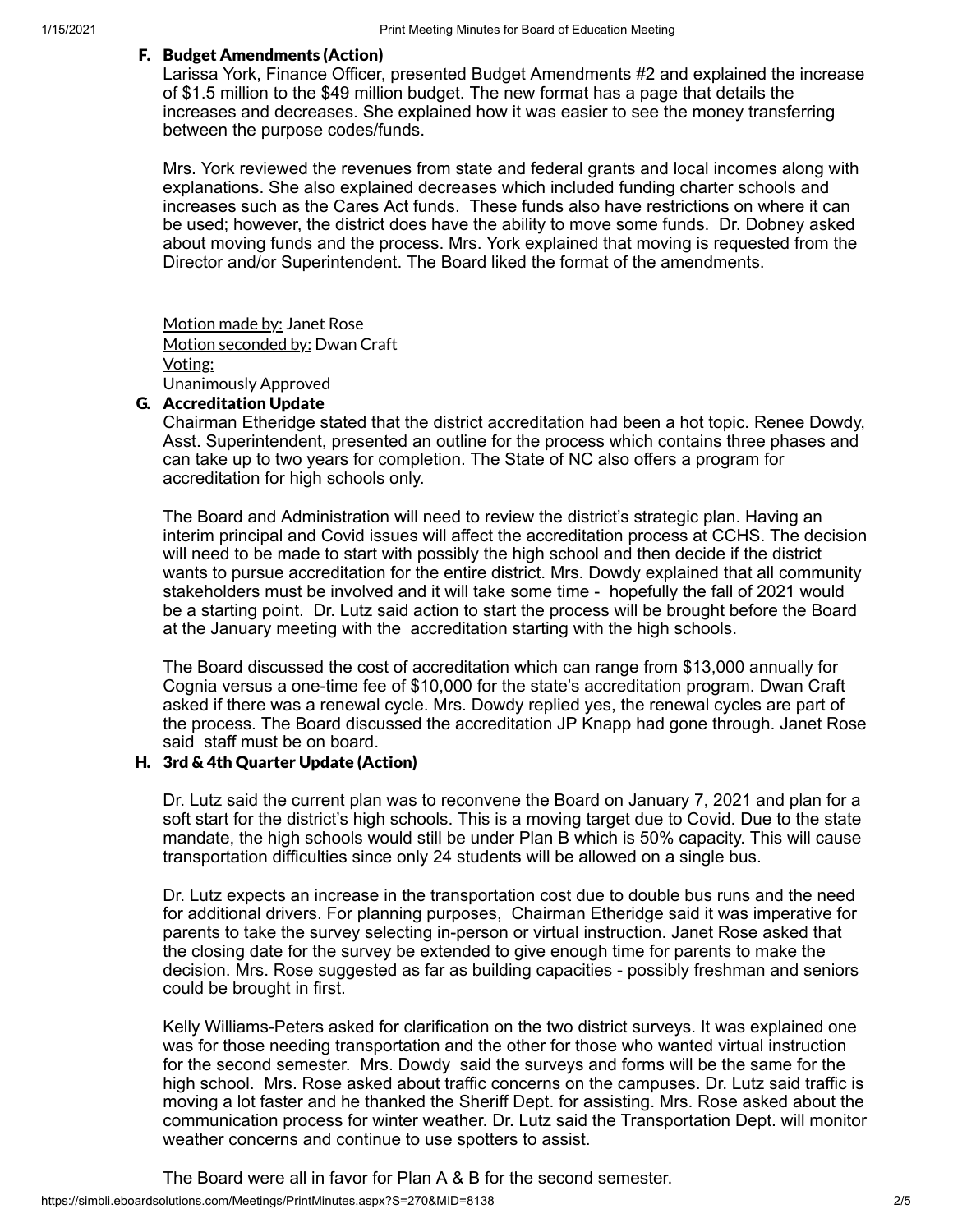Motion made by: Dwan Craft Motion seconded by: Janet Rose Voting: Unanimously Approved

#### I. Evergreen Report Update

Dr. Lutz will be presenting the response of the Evergreen audit to the Commissioners. He went over the highlights of the response with the Board. The district is struggling to obtain information from parents for free and reduced lunch.The pandemic causes obstacles. The district was able to increase the fund balance. Campus level funding had been implemented along with other suggestions listed in the audit. In addition, the district's supplement is no longer connected to state raises. The district did not implement removing dual enrollment personnel.

The original report also gave suggestions on the responsibilities of the superintendent. The district will not hire a second assistant superintendent but will focus on curriculum needs. Dr. Lutz said the assistant principal position was reduced by one. The position was moved to another department. Dr. Lutz provided data on the numerous evaluations that require an Administrator in attendance. Mrs. Rose asked about the position serving JES & GES. Dr. Lutz compared the function to the Assistant Principal at JP Knapp. The Board discussed the expectations placed on the positions, including conducting numerous evaluations and required summatives with no flexibility from the state.

The district's strategic plan will be revised and a retreat will be held along with the County Commissioners. Transportation is a constant concern. The vastness of the county can cause long ride times for students. Adding buses to the fleet is an option. Dr. Dobney cautioned that lower efficiency ratings can cause the district to lose money. Mrs. Rose asked to set a schedule for the meetings.

## J. Savings During COVID

While operating virtually, Dr. Lutz said the district saved approximately \$393,000 for not using substitutes, resources officers and transportation. Of course this savings is compared to a normal school year. The savings has been repurposed back into buildings with high student capacities and needed teaching positions.

# K. Testing Recommendations

Mrs. Dowdy gave an update on the state's requirement to hold in-person exams during the pandemic. The state BOE requires EOC's and CTE exams to count 20% of the students' final grade. Since students have not been in the buildings to receive in-person instruction, the concern is getting traction at the state level. The item is on the state's BOE agenda this week. The district will wait to see what directive comes from the meeting. The district can use a testing waiver to test outside of the window until May 28th. The district will move forward with the waiver and will also create a plan to bring students into the buildings for in-person testing. Transportation is an issue. Staff is working at both high schools to make sure all Covid safety restrictions are followed. Mrs. Rose mentioned that other district's are contacting their school attorneys and to contact our attorney as well. Parents and staff can also contact state officials. Dr. Dobney expressed his concern about the district having no option but to follow state requirements. Contact information for state and local officials is posted on the district's website.

## L. Central Office Staffing Report

Dr. Lutz presented the organizational chart for the Central Office. He listed the positions needed to operate the district. He said the district is lacking in the curriculum area. With 550 full time employees the district serves 4,300 students. The state only provides \$500,000 for central office funding. The Board discussed positions not required by the state but the difficulty to operate without them. Dr. Lutz said a large central office is not needed but rather teacher support and curriculum support. In the future he would like to embed instructional coaches in the buildings. These would be professionals that would benefit the schools. Dr. Dobney said curriculum coordinators were in the schools when the district had top testing scores. Dr. Lutz said the district can do better in math and reading. Mrs. Rose said she felt they were important and also that teacher assistants were a benefit to students. Dr. Lutz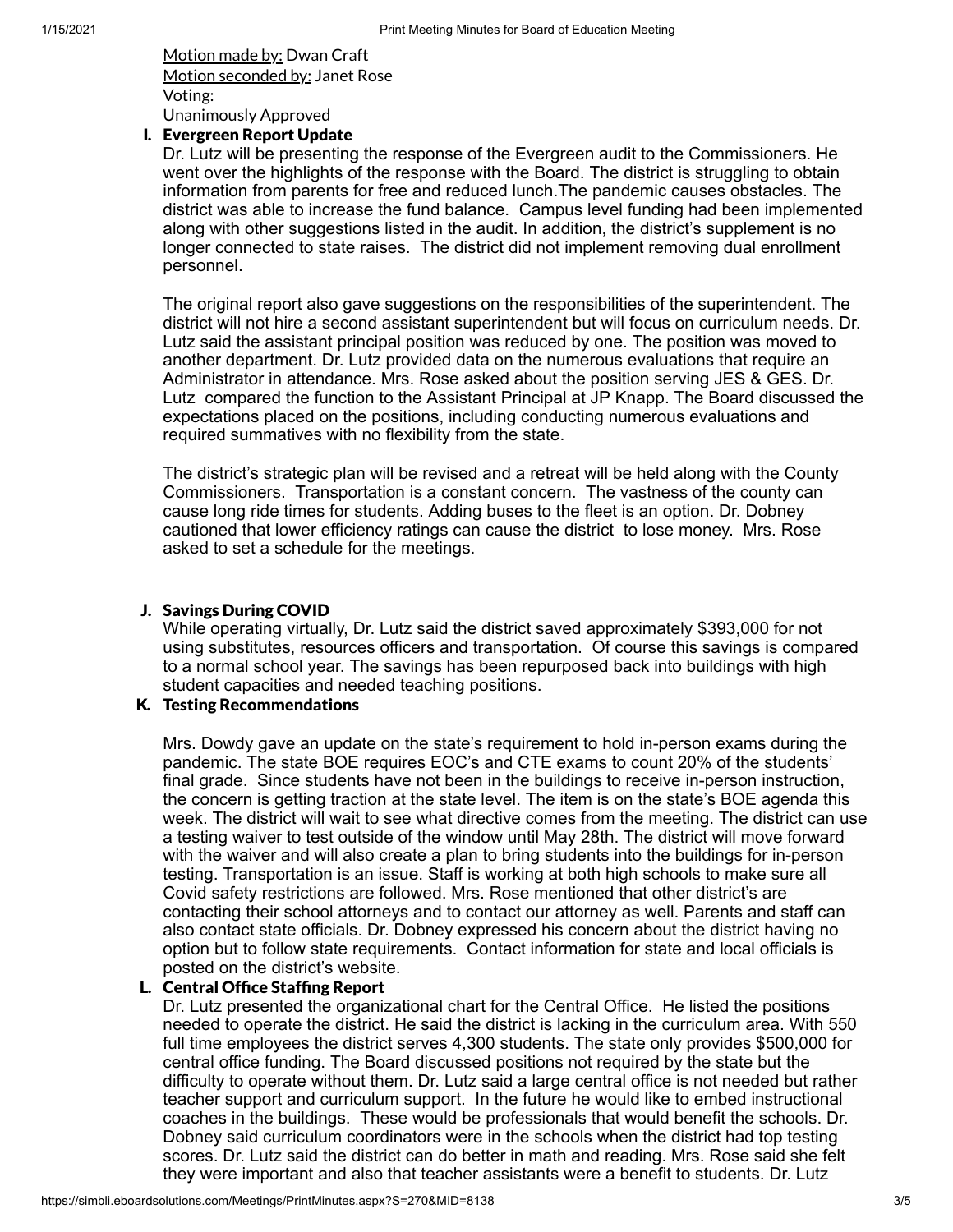agreed and said it was a shared vision to earmark funding. The Board discussed needed reinforcements for students following the negative impact caused by Covid.

## M. Revised Meeting Schedule (Action)

The Board were all in favor of the revised meeting scheduled. Motion made by: Dwan Craft

Motion seconded by: Dr. Bill Dobney

Voting:

Unanimously Approved

## N. 2nd Reading & Adoption of 2020 Fall Policy Updates (Action)

The attendance policy was removed and will be reviewed at a later date. Motion made by: Dr. Bill Dobney

Motion seconded by: Dwan Craft

Voting:

Unanimously Approved

- 1. 1510/4200/7270 School Safety
- 2. 1740/4010 Student & Parent Grievance Procedure
- 3. 1742/5060 Responding to Complaints
- 4. 1750/7220 Grievance Procedure for Employees
- 5. 1760/7280 Prohibition Against Retaliation
- 6. 3000 Goals & Objectives of the Educational Program
- 7. 3410 Testing & Assessment Program
- 8. 3460 Graduation Requirements
- 9. 3620 Extracurricular Activities & Student Organization
- 10. 4001 Equal Educational Opportunities
- 11. 4600 Student Fees
- 12. 5020 Visitors to the Schools
- 13. 5030 Community Use of Facilities
- 14. 6305 Safety & Student Transportation Services
- 15. 7335 Employee Use of Social Media
- 16. 7510 Leave
- 17. Policy Update Chart

# O. Consent Agenda (Action)

Motion made by: Dwan Craft

Motion seconded by: Dr. Bill Dobney

## Voting:

Unanimously Approved

- 1. Personnel Report Dated December 3, 2020
	- a. Leave Report Confidential
- 2. Board Meeting Minutes for November 10, 2020
- 3. Class Size Waivers

# P. Information Items

1. Board of Education Meeting - January 7, 2020- 5 p.m. - tentatively

2. Work Session - January 21, 2021- Knapp Professional Learning Center, 4:00 p.m.

3. Board of Education Meeting- January 21, 2021- Historic Currituck County Courthouse, 6:30 p.m.

## Q. Board Members & Superintendent Comments

Dr. Dobney said the district has been pursuing a vocational diploma track.

Mrs. Craft thanked everyone for her reelection and looks forward to working with newly elected BOE Member, Kelly Williams Peters. She added that the new green house looks great.